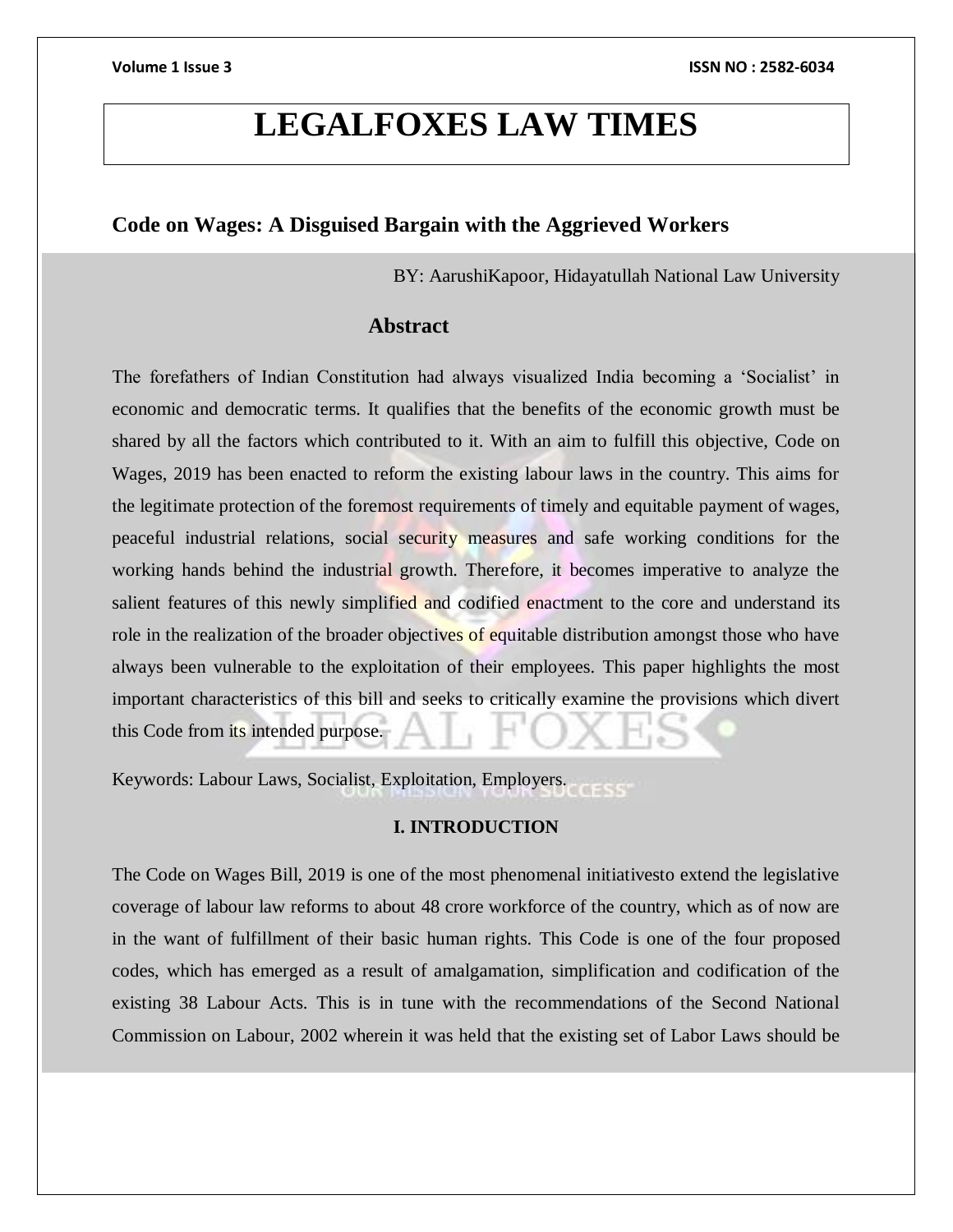grouped into four or five major Labour Codes on functional basis.<sup>1</sup> Hence, a simultaneous effort has been made by the Ministry of Labour& Employment to draft four codes based on four subjects namely: (i) Wages; (ii) Industrial Relations; (iii) Social Security and Welfare; and (iv) Safety and Working Conditions.<sup>2</sup> The draft Code on Bill Wages, is an end product of amalgamation, simplification and codification of the four Central Labour Acts:

(i) The Minimum Wages Act,  $1948<sup>3</sup>$ 

(ii) The Payment of Wages Act,  $1936<sup>4</sup>$ 

(iii) The Payment of Bonus Act,  $1965^5$ 

(iv) The Equal Remuneration Act,  $1976^6$ 

# **II. BROADER OBJECTIVES OF THE CODE**

This Code aims to guarantee a minimum basic wage to every employee irrespective of being from either scheduled, unscheduled, organized or unorganized employments, hence thereby securing the basic Right to Sustenance to the combined workforce of organized and unorganized sectors, which was earlier restricted to mainly scheduled and organized employments comprising a meager faction of 8 crore out of 47 crore.<sup>7</sup> The timely payment of wages will anyhow help the majority chunk of the unorganized workers to dilute the poverty line to which they are being currently subjected to.

This provision has another added benefit since it proves to be an effective tool for fighting hunger as well. The Rangarajan Committee estimated that 363 million people in 2011-12 live below poverty line and are the direct victims of starvation and hunger.<sup>8</sup> In absentia of a minimum wage provision or the absurdity which surfaced around the exact definition of minimum wage due to multiplicity of labour laws, a major faction of the population remained aloof of their

<sup>1</sup>Report on theSecond National Commission on Labour, MINISTRY OF LABOUR AND EMPLOYMENT (2002).

<sup>&</sup>lt;sup>2</sup>The Code of Wages Bill, 2017, 43<sup>rd</sup> Standing Committee OnLabour, MINISTRY OF LABOUR AND EMPLOYMENT (2018).

<sup>3</sup>The Minimum Wages Act, 1948, No. XI of 1948, Acts of Parliament, 1948 (India).

<sup>4</sup>The Payment of Wages Act, 1936, No. 4 of 1936, Acts of Parliament, 1936 (India).

<sup>5</sup>The Payment of Bonus Act, 1965, No. 21 of 196, Acts of Parliament, 1965 (India).

<sup>6</sup>The Equal Remuneration Act, 1976, No. 25 of 1976, Acts of Parliament, 1976 (India).

<sup>7</sup>Report of National Sample Survey Organization, 2011-2012.

<sup>8</sup>Report of Rangarajan Committee, 2011-2012.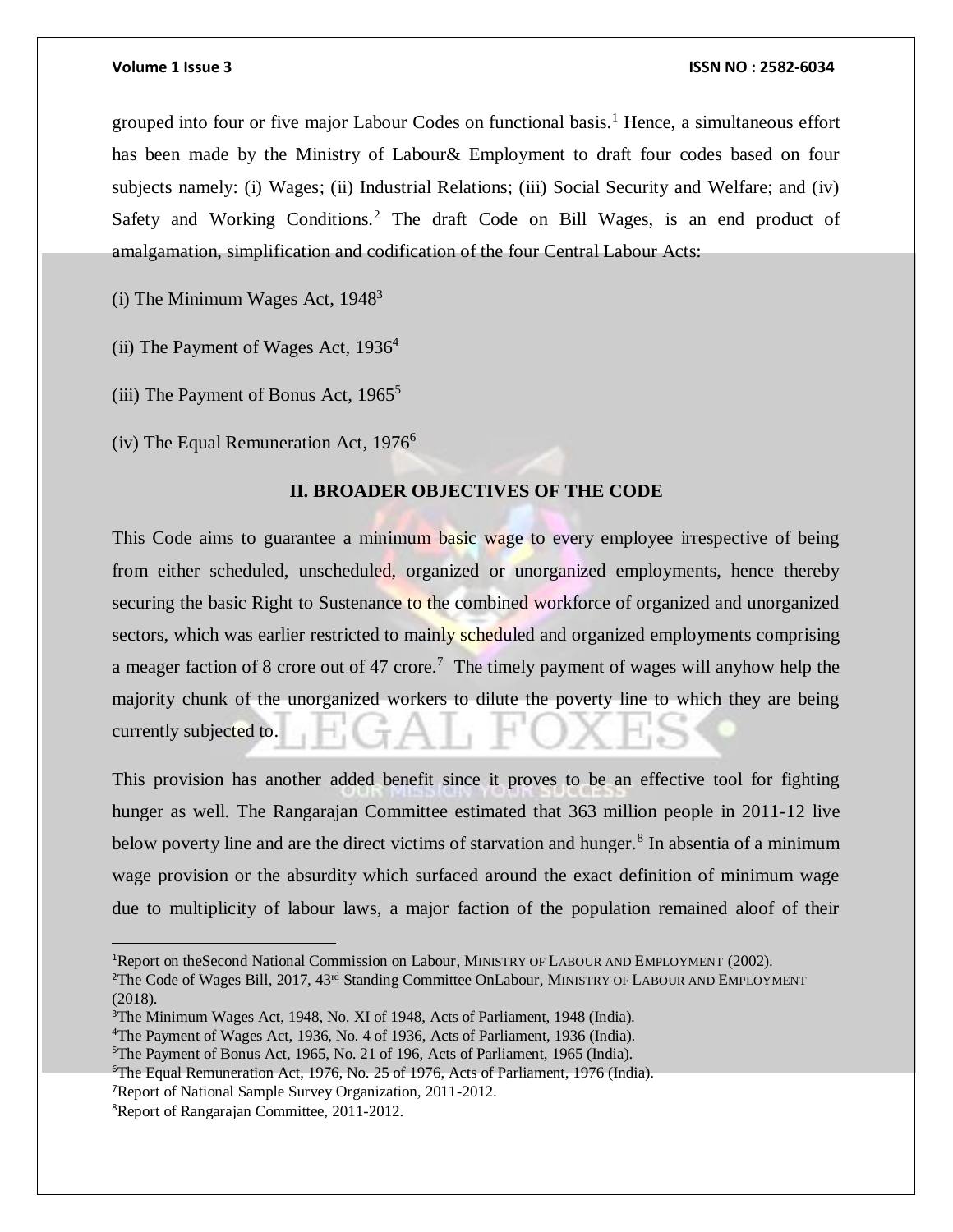rights. This Code makes an attempt to enlarge the scope of minimum wages to all the employments by incorporating the recommendations of Indian Labour Conference, 1957<sup>9</sup> and ensuring the availability of 3 consumption units for one wage earner and consumption of 2700 calories by every Indian adult. Hence this promises a meaningful earning as well as adequate consumption patterns to achieve the dual Sustainable Development Goals of eradicating poverty and hunger.

The Code on Wage Bill which has now been drafted into an Act,ensures the nation-wide realization of the sustainable goals by reducing the disparity in minimum wages across the country. These differences for the time-being arise on account of differences in the minimum wages across the States in various sectors. Until this enactment came into force, the minimum wages were fixed, revised and enforced by the appropriate governments<sup>10</sup> for employments notified in the Schedule by them. However, this Code has now ensured that the statutory right of getting wages not less than the minimum wages is applicable across the length and breadth of the country and hence assures a basic standard of living to all the employees across the country in complete satisfaction of Article 21 of the Indian Constitution.

Apart from the above mentioned salient features, the Code incorporates further safeguards in the Country by ensuring a timely payment of the guaranteed minimum wages and authorized deductions for all the employees.<sup>11</sup> This will in turn help in the sustained growth of per capita income and productions, leading to an invincible economic growth for a labour intensive economy of India.

# **OUR MISSION YOUR SUCCESS'**

The Code is multi-faceted and makes it obligatory for all the establishments to do away with gender discriminating practices amongst their employees in matters related to wages and recruitment.<sup>12</sup> A sustained effort to eradicate wage disparity will pave way for the ultimate aim of achieving gender equality.

This fruitful effort of ensuring multi-dimensional equality in gender and wages, will pave the way to redistribution of resources that would in turn promise an inclusive economic growth, with

<sup>9</sup>Report of Indian Labour Conference, 1957.

<sup>&</sup>lt;sup>10</sup>The Industrial Dispute Act, 1947, No. 14 of 1947, Acts of Parliament, 1947 (India), § 2(a)(i).

<sup>&</sup>lt;sup>11</sup>The Code on Wages, 2019, No. 29 of 2019, Acts of Parliament, 2019 (India), § 3(1), 3(2), & 3(3).

<sup>12</sup>The Code on Wages, 2019, No. 29 of 2019, Acts of Parliament, 2019 (India), § 5.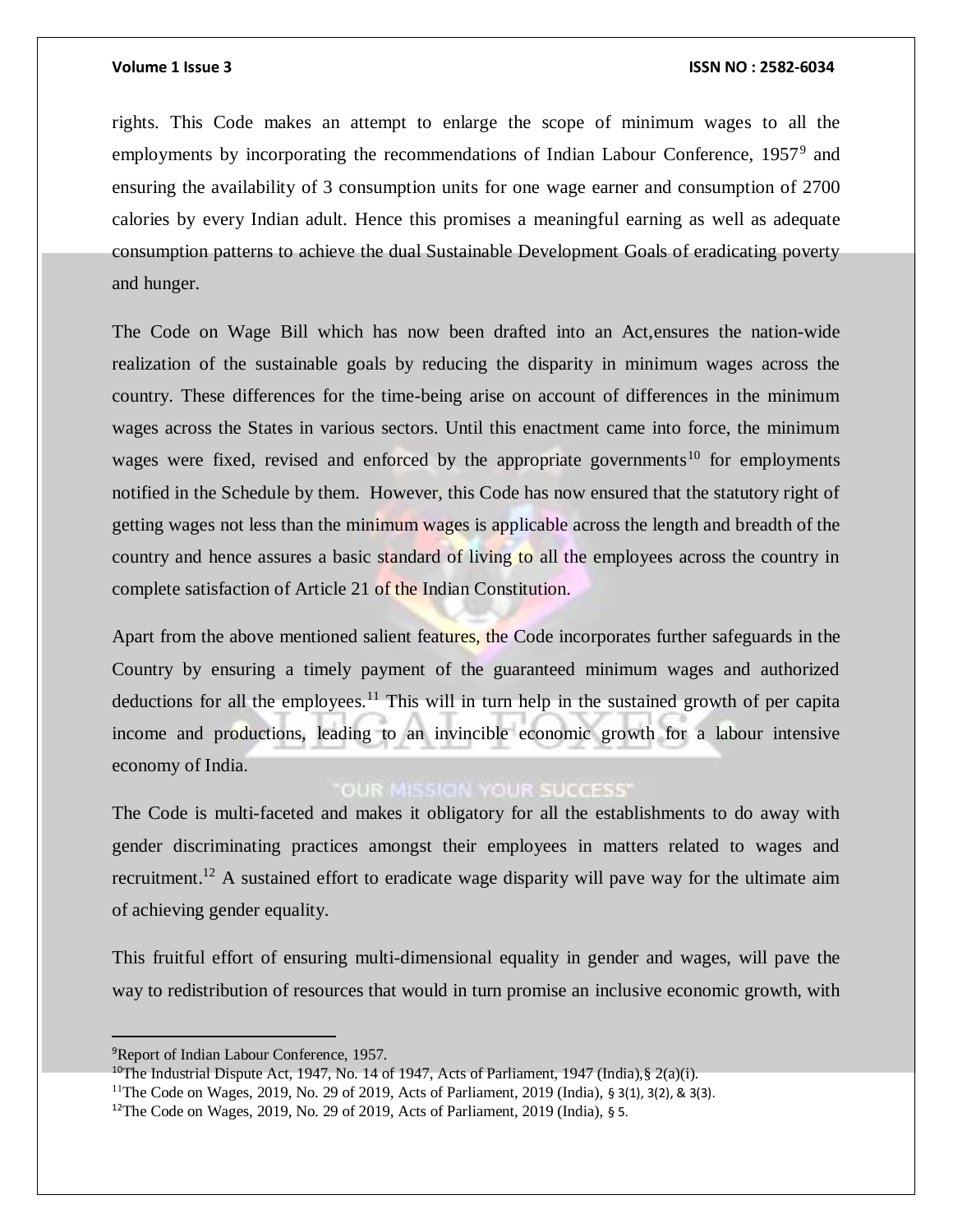its ultimate benefits being shared with the whole economy. In an effort to realize these objectives, the government is adamant over the stance to simplify the complexities of doing business by doing away with the rudimentary hurdles which made achieving 'ease of doing business' a distant dream. Therefore, rationalization and simplification of the existing labour laws is a welcome step in this stead.

This Code subsumes the multiplicity of definitions to simplified combination of words, which is in tune with the emerging economic scenario of the country. Furthermore there is a reduction of multiple authorities and an addition of transparency and accountability in enforcement of Labour Laws. This definitely would spur the growth of new production and manufacturing units, thereby enhancing the opportunities of employment with an inherent security and welfare of the otherwise vulnerable class of workers.

# **III. SALIENT FEATURES OF THE BILL**

After having discussed the broader objectives of this Code, this paper shall now unravel the salient features of the Code, which mark the purpose for which it has been brought to being.

(i) The enactment of the Code of Wages, will subsume within itself the four Central Laws of the Minimum Wages Act, 1948; the Payment of Wages Act, 1936; the payment of bonus Act, 1965 and the Equal Remuneration Act, 1976. As a consequence these four National Laws would be repealed.

(ii) The multiplicity of Labour Laws in India have been the reason of plentitude of definations of various terms, which in turn results in ambiguity and immense litigation. This Code makes an effort to bring uniformity in the interpretation of various words, the most important of them being 'wages'. This has been modified to include allowances, concessions and incentives for the purpose of calculating bonus if the total of such allowances, concessions and incentives exceed 50% of the wage (excluding of these allowances). $^{13}$ 

(iii) The provisions of Minimum Wage of the Code apply to all the employments covering both organized as well as unorganized sector,thereby extending the benefits on the principles of

<sup>13</sup>The Code on Wages, 2019, No. 29 of 2019, Acts of Parliament, 2019 (India), § 2(y).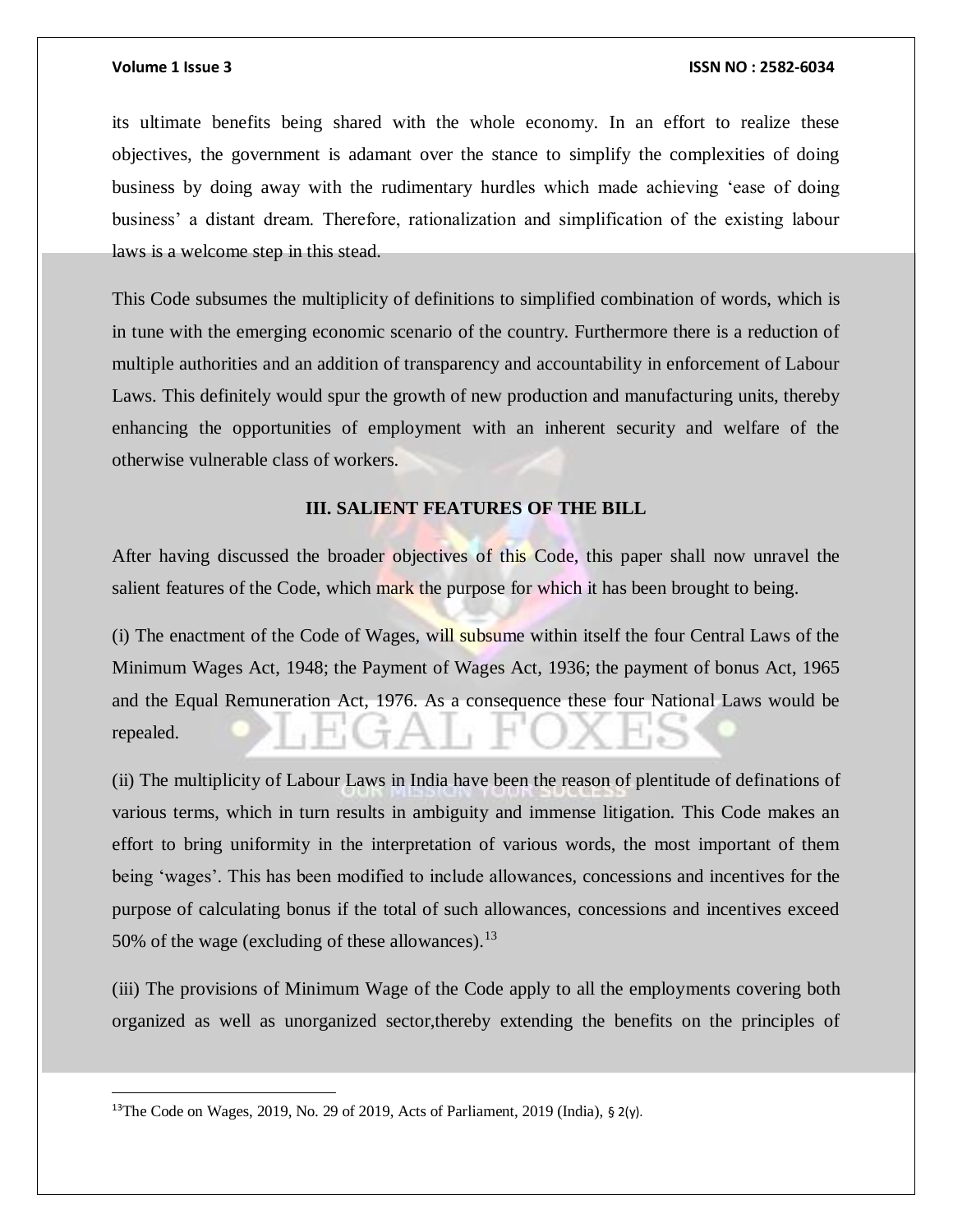universalization irrespective of the wage threshold of Rs.18000, which exists as per the provisions of Payment of Wages Act.<sup>14</sup>

(iv) The Central Government has the power to fix by notification, the 'National Minimum Wage' for the country which though might differ for different geographical areas. Thereafter, the power lies with the appropriate government to fix and revise the wages for their states with an added obligation of the wages being not less than the 'National Minimum Wage' fixed by the Central Government. By no means can the existing wages be reduced by the appropriate government, if they already happen to be more than the notified wage.<sup>15</sup> The government will be considering it for revision at an interval of 5 years.<sup>16</sup>

(v) The appropriate government will fix and revise the wages for the employees while considering a number of factors like skills required for different kinds of employment, the arduousness of the work assigned, geographical location of the workplace and the other factors which are considered appropriate by the government.<sup>17</sup>

(vi) The Code contemplates the constitution of Advisory Boards at the State and Central Levels for the purpose of seeking out advise in the matters related to wages as well as increasing employment opportunities for the women.<sup>18</sup>

(vii) Also, in a welcome move, the limitation period of filing of the claims have been enhanced to 3 years as against the existing period varying from 6 months to 2 years.<sup>19</sup>

(viii) To ensure effective compliance, the Code envisages the change in the designation and the role of the "inspector" from mere inspection to that of "facilitator" who would also guide and advise the employers and workers about the effective implementation of laws. Also to address the arbitrariness and malpractices, a web based transparent inspection scheme.<sup>20</sup>

(ix) Penalties for different types of violations under this Code have been rationalized with the amount of fines with the amount of fines varying from Rs. 1000/- to Rs. 1,00,000/- as per the

<sup>14</sup>The Payment of Wages Act, 1936, No. 4 of 1936, Acts of Parliament, 1936 (India),§6.

<sup>&</sup>lt;sup>15</sup>The Code on Wages, 2019, No. 29 of 2019, Acts of Parliament, 2019 (India),  $\S$  9.

<sup>16</sup>The Code on Wages, 2019, No. 29 of 2019, Acts of Parliament, 2019 (India), § 8(4).

<sup>&</sup>lt;sup>17</sup>The Code on Wages, 2019, No. 29 of 2019, Acts of Parliament, 2019 (India),  $§6(a) \& 6(b)$ .

<sup>18</sup>The Code on Wages, 2019, No. 29 of 2019, Acts of Parliament, 2019 (India), § 42(1).

<sup>&</sup>lt;sup>19</sup>The Code on Wages, 2019, No. 29 of 2019, Acts of Parliament, 2019 (India),  $\S$  51(1).

<sup>&</sup>lt;sup>20</sup>The Code on Wages, 2019, No. 29 of 2019, Acts of Parliament, 2019 (India),  $\frac{1}{2}$  54(1)(b).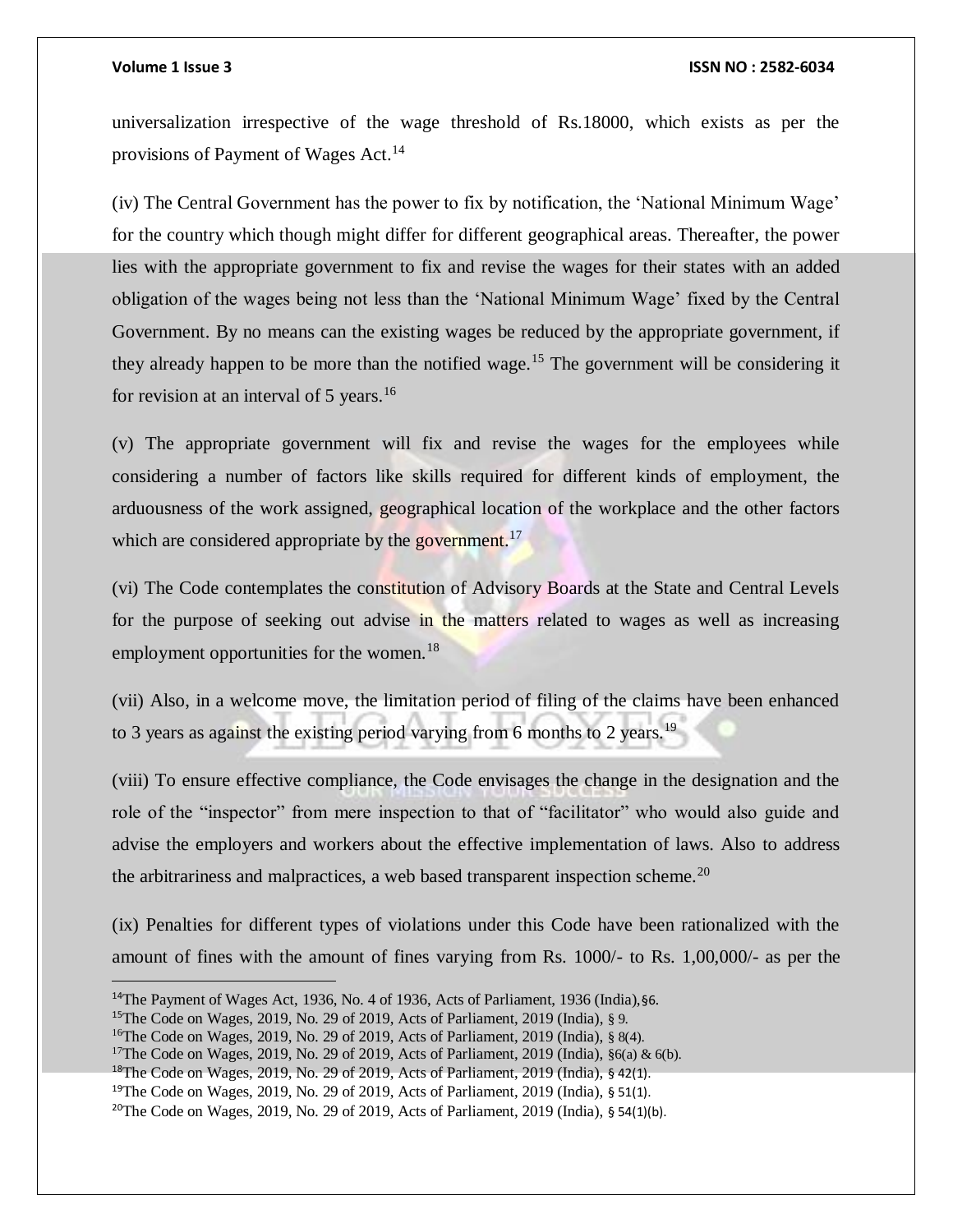gravity of violations and repetition of the offence. However the penalty of imprisonment is for the repeat offenses only. $^{21}$ 

With all the salient features of the above Code being highlighted, it is evident that it has all the traits of bringing a revolutionary change in the Indian labour market. However, it isn't even that simple. The Code despite being a landmark enactment in itself, fails at certain grounds, thereby making the entire legislative process to be hoax. Various stakeholders like workers and employees express their discontent over this enactment, because in accordance with their views, this is nothing more than an enactment which is cumulative of the loopholes of the existing laws, without there being any attempt made to amend them.

### **IV. ANALYSIS OF THE PROVISIONS**

So far the landmark Labour Code on Wages, enacted in August 2019 has been celebrated immensely, overlooking the omissions or absence of important provisions of previous legislation. The belowmentioned analysis will be used to show case as to how this bill is an utter failure and hardly serves any purported objective for which it was enacted.

### **1. The Ambiguous Wage Structure**

l

It has already been noted that this bill serves the purpose of simplifying the multifarious definitions and authorities which existed in the constituent enactments. This turn would be helpful in a better enforcement of compliance resulting in the benefits reaching out that faction of the labour workforce which has always been deprived of their legitimate rights. However, many of the draconian interpretation impose a hurdle in this regard. The most talked about definition is that of the 'Wages' around which revolves the entire Code. Section 2(y) of the Code, defines wages in a combination of 66 lines, which make it quite difficult and confusing at the same time.

The definition suffers the want of simplification and clarification. Various ambiguities emerge when, one restricts oneself to the literal meaning of the term. Some of them are as follows:

<sup>&</sup>lt;sup>21</sup>The Code on Wages, 2019, No. 29 of 2019, Acts of Parliament, 2019 (India),  $\frac{1}{9}$  54(1)(b).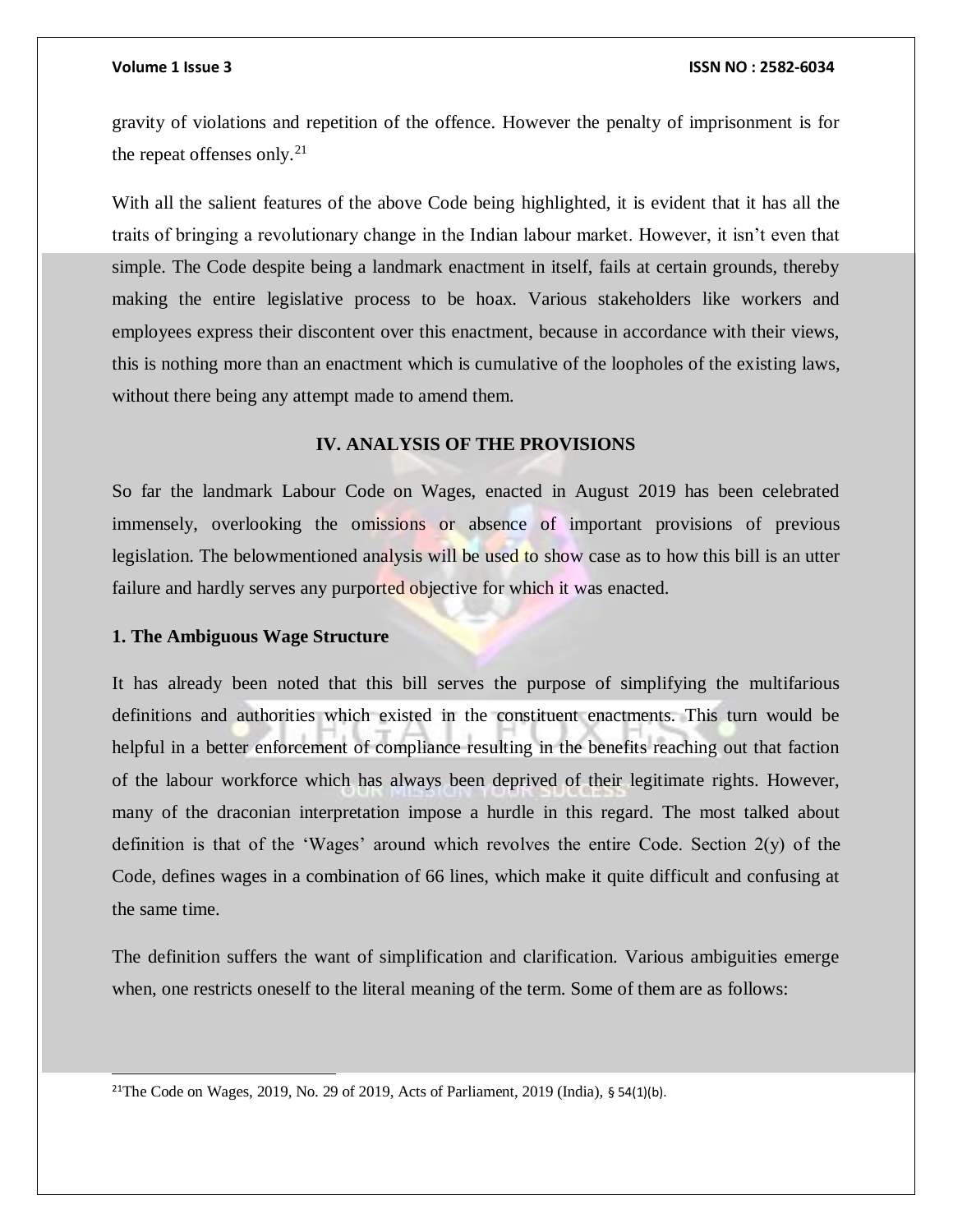### **Volume 1 Issue 3 ISSN NO : 2582-6034**

**(i)** The most apparent defect which the definition suffers is its division in two parts which have provisions contradictory to each other. The second part of Section 2(y) which enlists certain remunerations which are excluded from the calculation of the wages. However, under Section  $2(y)(a)$ , the first part excludes any bonus payable under the statutory law for the time being in force, for the purpose of calculating Wages. In an utter contrast, the second part makes 'bonus payable under the terms of the employment', a constituent of wage calculation. Their remains uncertainty as to how will the bonus payable under the terms of the employment be distinguished from the one which is statutorily paid, in the event, a given employment enumerates the terms which are statutorily mandated. Also, the Code fails in including a suggestion from the employers wherein, inclusion of bonus in the wages was sought in case the Establishment concerned did not earn profit.<sup>22</sup>

**(ii)** The definition of the Wage as given in Code, restates the components of minimum wage which were already its constituents from previous legislation. Apart from a basic cost and cost of living allowance, it fails to enumerate a method for fixing it. The Indian Labour Conference in 1957 recommended a unanimously agreed upon method for the calculation of the Minimum Wage.<sup>23</sup> The similar formula was the basis of the landmark judgment of the Supreme Court in the case of **Workmen v. Management of Raptakos Brett**, <sup>24</sup> wherein needs based criteria was used to fix minimum wages. $25$ 

*The five norms which were formulated for this purpose are:*

(i) Three consumption units for one earner disregarding earnings of women, children and adolescents $26$ 

(ii) minimum food requirement based on net intake calories; $27$ 

(iii)clothing requirement at 72 yards per annum for an average working family of four;  $^{28}$ 

(iv) house rent corresponding to minimum area provided for under the Government's

<sup>28</sup>Standard Vacuum Refining Co. of India v. Its Workmen, (1960) SCR (3) 466.

<sup>&</sup>lt;sup>22</sup>The Code of Wages Bill, 2017, 43<sup>rd</sup> Standing Committee OnLabour, MINISTRY OF LABOUR AND EMPLOYMENT (2018). <sup>23</sup>Report of Indian Labour Conference, 1957 <sup>24</sup>2008(2) MhLJ 229.  $25$ Ibid.  $26$ Express Newspapers (P) Ltd. v. Union of India, (1956) SCR 229.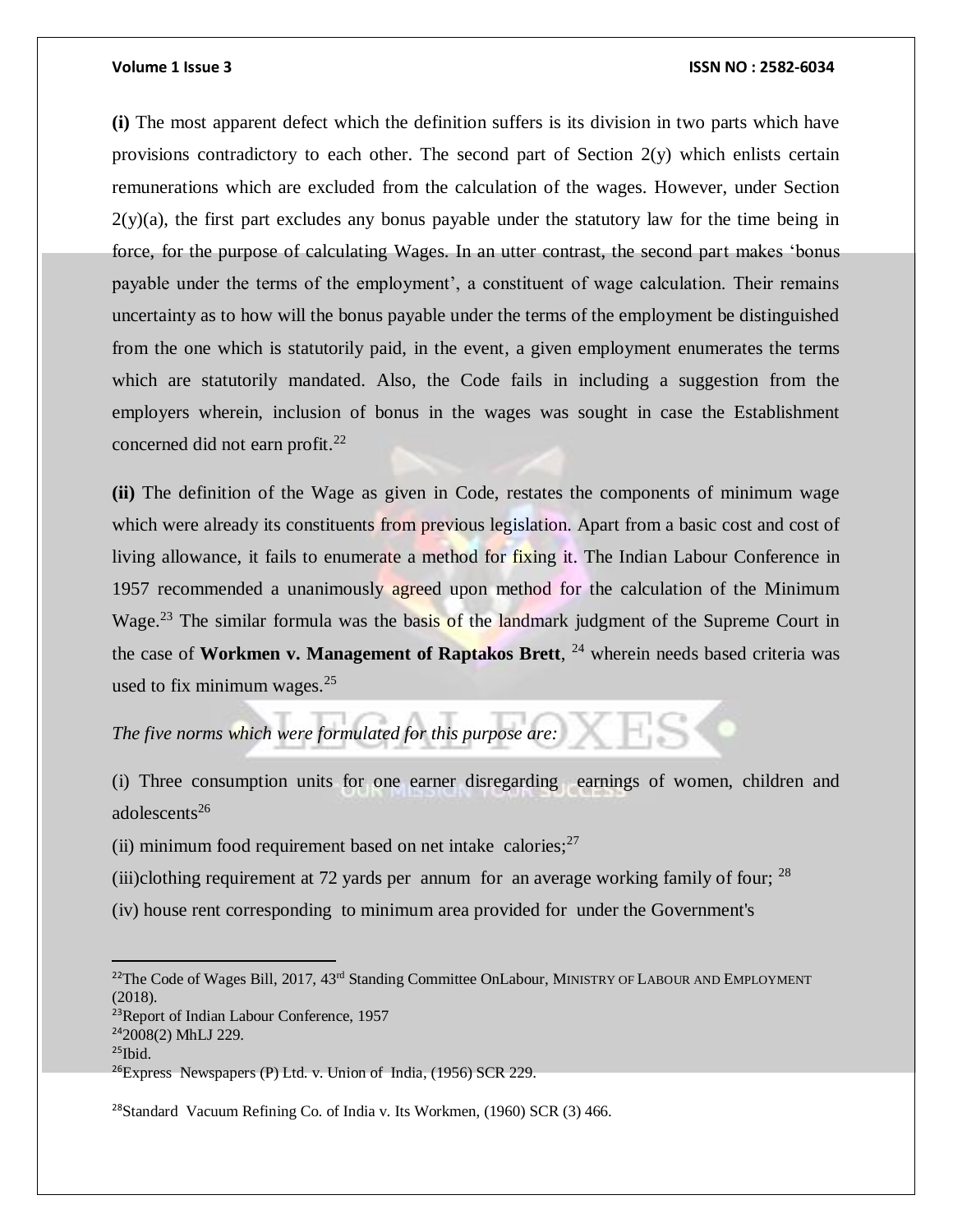Industrial Housing Scheme; <sup>29</sup>

(v) 20% of total minimum wage forfuel, lighting and other miscellaneous items.<sup>30</sup>

*Keeping in view the socio-economic aspect of the wage structure the following additional component has also to be taken into account.*

(vi) children education, medical requirement, minimum recreation including festivals/ceremonies and provision for old age, marriages etc. should further constitute 25% of the total minimum wage. $31$ 

This criteria took into consideration the expenses on adequate and optimum levels of nutrition, fuel, lightning, clothing, education and healthcare, old age provision as well as the social costs such as marriages, funerals, festivals and recreations for three consumption units per worker.<sup>32</sup> This approach valued a worker as a true human asset instead of being a mere factor of production.

This structure is in consonance with the aim of becoming a Socialist country wherein the produce of the economy is equally and equitably distributed amongst the factors of production. However, in utter disregard to what was the aim of the Constitution Framers, this Code fails to bring to light any such pragmatic approach for the fixation of the minimum wage. Instead it leaves such a sensitive issue to the discretion of administrators and turns a blind eye to the need of the workers to live a dignified life.

There isn't any clarity as to the authorities or the procedure which to be looked upon at for enforcement of this provision. The Code merely states that wages would be fixed by the Central Government and revised accordingly by the appropriate governments.<sup>33</sup> Such use of ambiguous language is likely to invite discrepancies like that of just few months back, wherein the government set the national floor for the minimum wage under the Wage Code to be at a mere

 $\overline{a}$  $29$ Ibid.  $30$ Ibid.  $31$ Ibid $-$ <sup>32</sup>Ibid.  $33$ Ibid.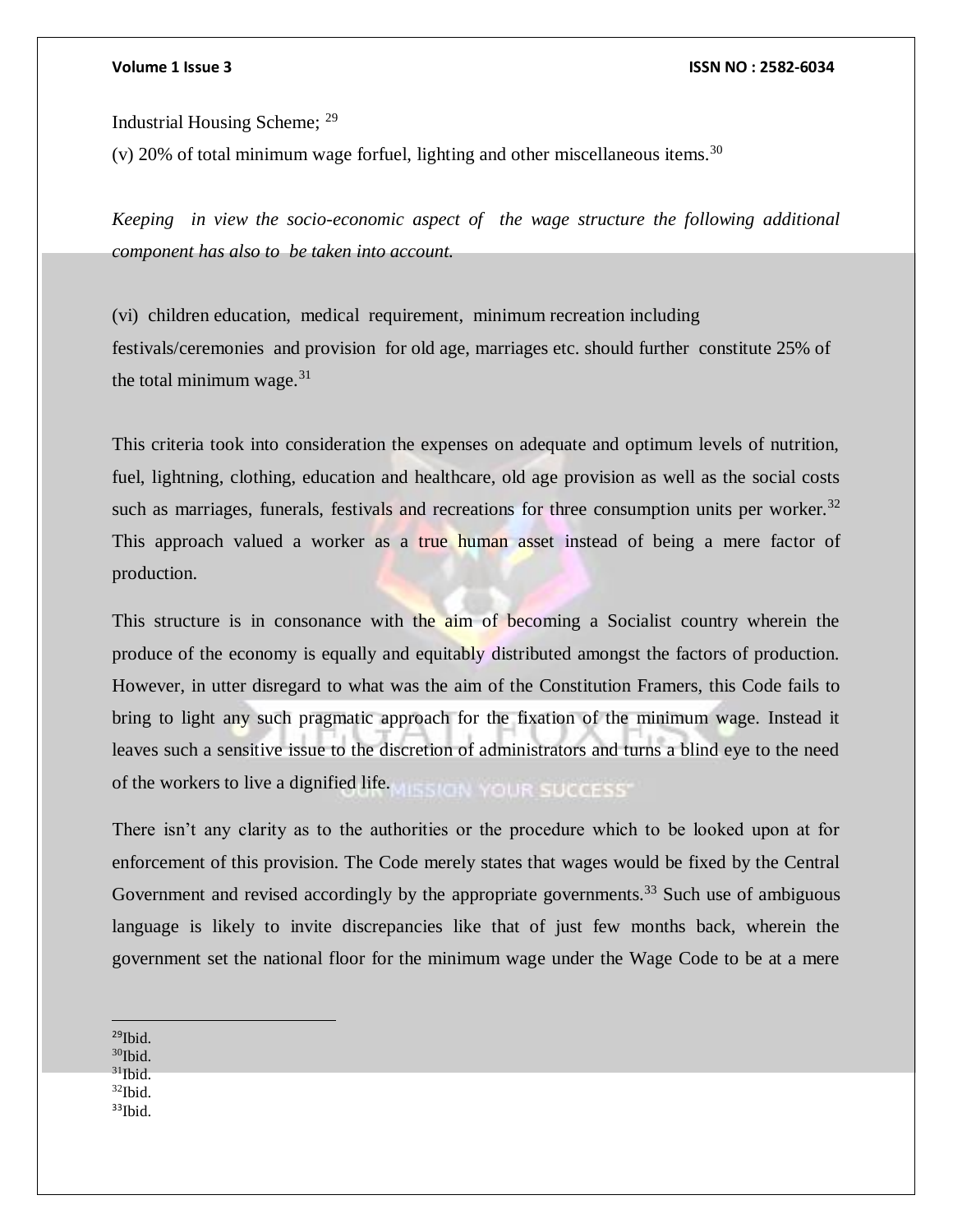Rs. 178, which is just Rs.  $2/-$  higher than the existing rate.<sup>34</sup> This amount of wage rate barely qualifies as a 'starvation wage'.

**(iii)** Further, in order to accentuate the complexities in Wage Calculation, the appropriate governments take into consideration factors such as skill of the workmen, arduousness involved in the performed work and the geographical location of the workplace and the other factors completely left on the government discretion, for the revision and fixation of wages. Such specific factors can be arbitrarily used in absentia of any calculative approach to measure them.

**(iv)** Ambiguities have been gathered around the mechanism via which minimum wage would be fixed by the Central Government. Would it be a sum which will be generic to all the employments and would serve as a minimum floor which the states would need to take into consideration and according fix wages (not less than the minimum wage) for the various employments which are carried in its jurisdiction? Or would the Central Government announce different minimum wages of different states in accordance with their geographical area?<sup>35</sup> In the latter case, confusion brims as it would lead into multiple minimum wages as against the proposed single minimum wage for the country.

### **2. Lack of Enforcement and Compliance**

 $\overline{a}$ 

No law can gain its glory until and unless there are efficient mechanisms available to enforce the same. This Code on Wage Bill, is one of those kinds. Below are the reasons mentioned as to why this enactment fails to bring the reforms, it was expected to.

**(i)**The provisions for the central and state level advisory boards are basically oriented towards maintaining a system of checks and balances to drive away the possibilities of any arbitrary behavior and ensuring a representation to all the stakeholders. However, these boards aren't independent in any way since their recommendations merely hold a persuasive value on the government. At the same time, the number of its members have been reduced to three. Moreover, this Code reduces the women representation in the boards to one-third from 50%. This is in sharp contrast to the gender equality claims of this code.

<sup>34</sup>RashmiPradeep, *Code on Wages Bill, Simplification or Confusion*, THE BLOOMBERGQUINT( March 25, 2019, 11.20am),: https://www.bloombergquint.com/opinion/code-on-wages-2019-in-simplification-confusion.

<sup>35</sup>The Code on Wages, 2019, No. 29 of 2019, Acts of Parliament, 2019 (India), § 6.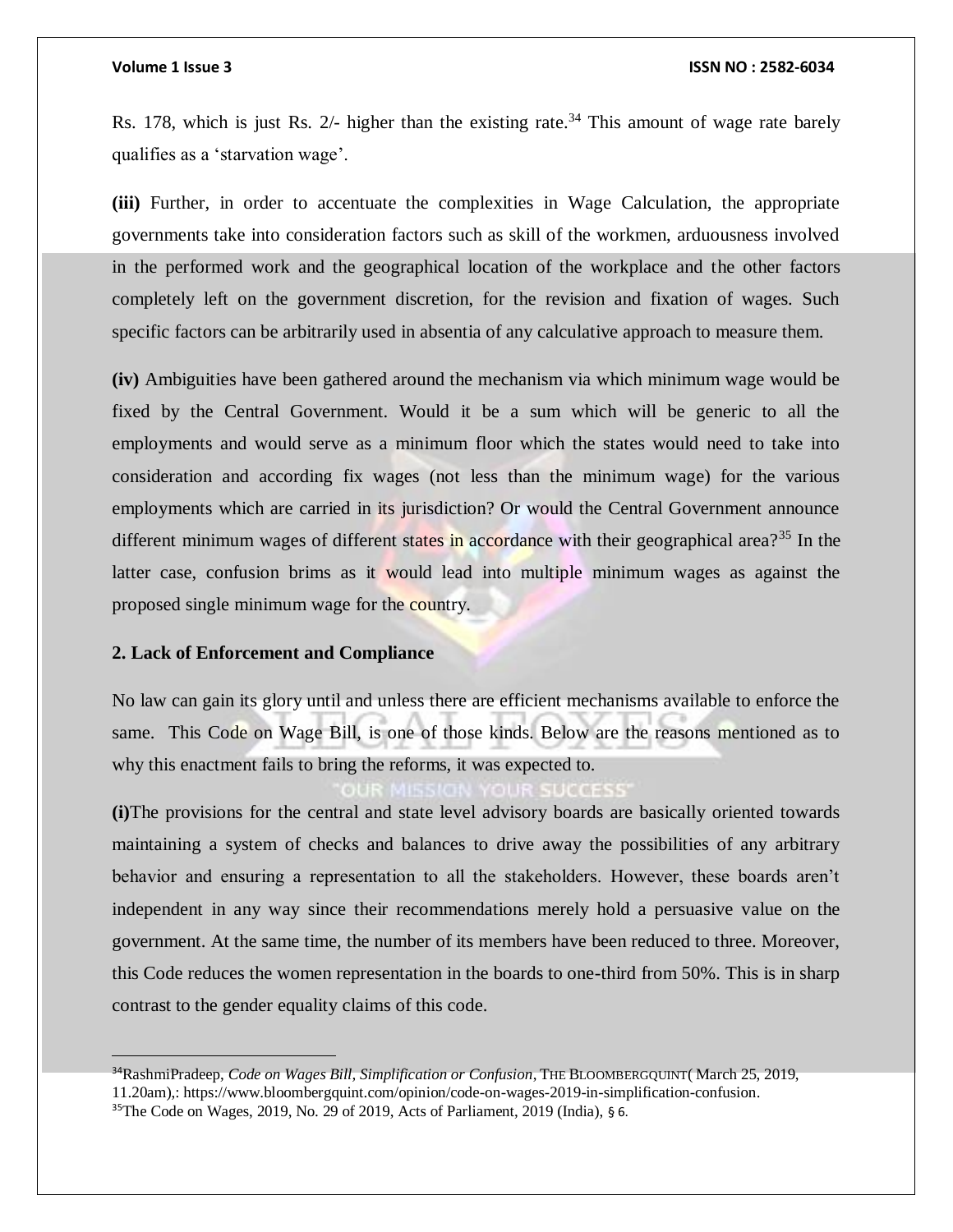**(ii)**Under the provisions of the earlier labour laws, inspectors were given the responsibility of making inspections and prosecutions. They had the power to arrest the defaulters and command obedience. However, in a complete mockery of the enforcement mechanism, this Code defines inspectors to be 'facilitators'. Their main function has been reduced to "supply information and advice to employers and workers concerning the most effective means of complying with the provisions of the code."<sup>36</sup> This clearly shows how this Code provides a protective shield to the all the employers form the stringent compliance rules. Further the binding character of the provisions of inspections have been completely diluted.<sup>37</sup>

Moreover the facilitator would be a government appointee and shall be a public servant under Section 21 of Indian Penal Code, 1860 and is authorized to search or seize documents from the employer as per the provisions but shall not have any power to take action against the defaulting employer. Instead the facilitator like the aggrieved employee will have to file application before the authority for fructifying the claim. The move which has come with the intention of doing away with the 'inspector raj' is likely to make the enforcement and compliance more cumbersome.

 $(iii)$  The Code proposes a web-based self-certification scheme,  $38$  wherein the employers themselves makes the effort to certify them as being complaint to all the mandates of the Code. This is likely to be an addition to the already strong bargaining power of the employers. This also takes away the power of the facilitators to conduct surprise checks to unravel any suspected violations and hence now will have to function in accordance with the web based system.

(iv) The Code also suffers from various lacunas when it comes to serving apt penalities to the law-breakers. The penal provisions have now been replaced by mere guidance inspections. Under the existing statute like Minimum Wages Act, the punishment of imprisonment was served to an employer if he dared to pay wages which were lesser than the one prescribed by the Act. In **Sanjit Roy v. State of Rajasthan**, <sup>39</sup> the Hon'ble Supreme Court very specifically held that non-compliance with the minimum wages amounts to forced labour, which is

<sup>36</sup>The Code on Wages, 2019, No. 29 of 2019, Acts of Parliament, 2019 (India), § 54(1)(b).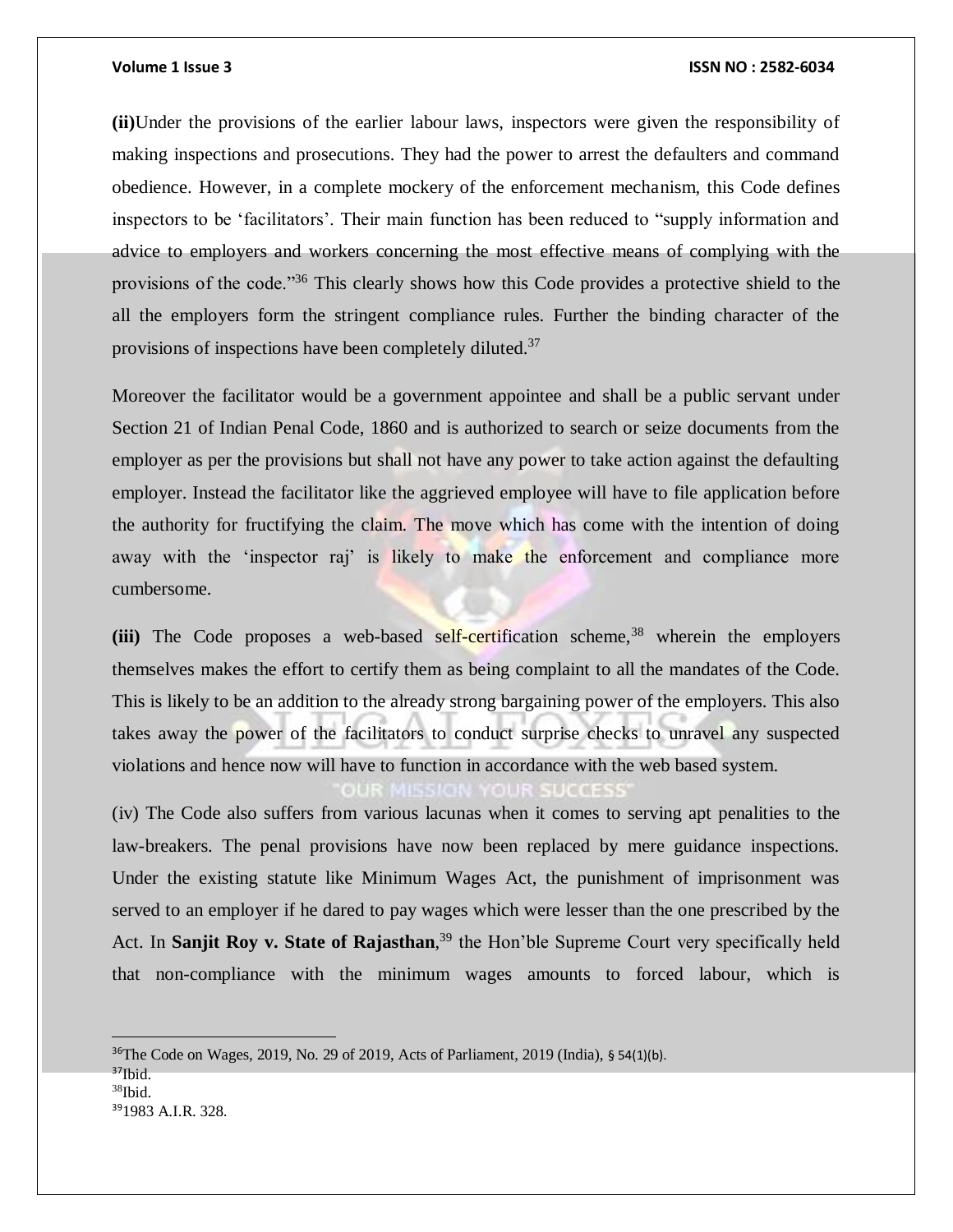constitutionally prohibited.<sup>40</sup> The present Code is in utter disregard to this judgment since the criminal liability has been done away with to make way for civil liability ranging from Rs.1,000 to Rs. 1,00,000.<sup>41</sup>

(v) This Code also seeks to limit the jurisdiction of Courts. The aggrieved workers will now have to approach the quasi-judicial body and appellate body set up by the provisions of this Act, for the enforcement of their rights. For the time being it is speculated that these courts could assume the supreme role in labour law matters while taking away the power of review by the higher courts existing in the country.

### **3. Pro-Employer Provisioned**

The Indian Government since Independence has been struggling hard to discover the balancing line between the interests of the Capital and Labour. However, things have always favoured the industrialists, the employers, the manufacturers. This is a sheer violation of the rights of the workers which have been exploited at the behest of their employers. This Code instead of curbing these provisions, lends a helping hand to accentuate the same.

**(i)** The Code is silent on the inclusion of Contract Labours in its provisions. Their inclusion is possible only when one resorts to the liberal interpretation of the law. However, the employers are likely to make use of such a draconian provision and stick to the literal use of law, which is ambiguous as to their inclusion. By the vice of this provision, the liability of the principal employer to pay wages to the workers in the event the contractor has failed to pay is omitted. This would leave majority of the workmen who are employed via contractors in a more vulnerable position and are more prone to be cheated in absentia of any accountable or responsible employer.

**(ii)** No matter the Code permits legitimate deductions, thus saving the vulnerable class from the wrath of employers, however the mechanism or the due process which should be followed remain in limbo. There is again a possibility of misuse of power. There have been instances wherein the employer sometimes misuses his powers and deducts the salary of the employees for any reason which appears legitimate to him. Hence, it is essential that the government takes

<sup>40</sup>INDIA CONST. art. 17.

<sup>41</sup>The Code on Wages, 2019, No. 29 of 2019, Acts of Parliament, 2019 (India), § 54(1)(b).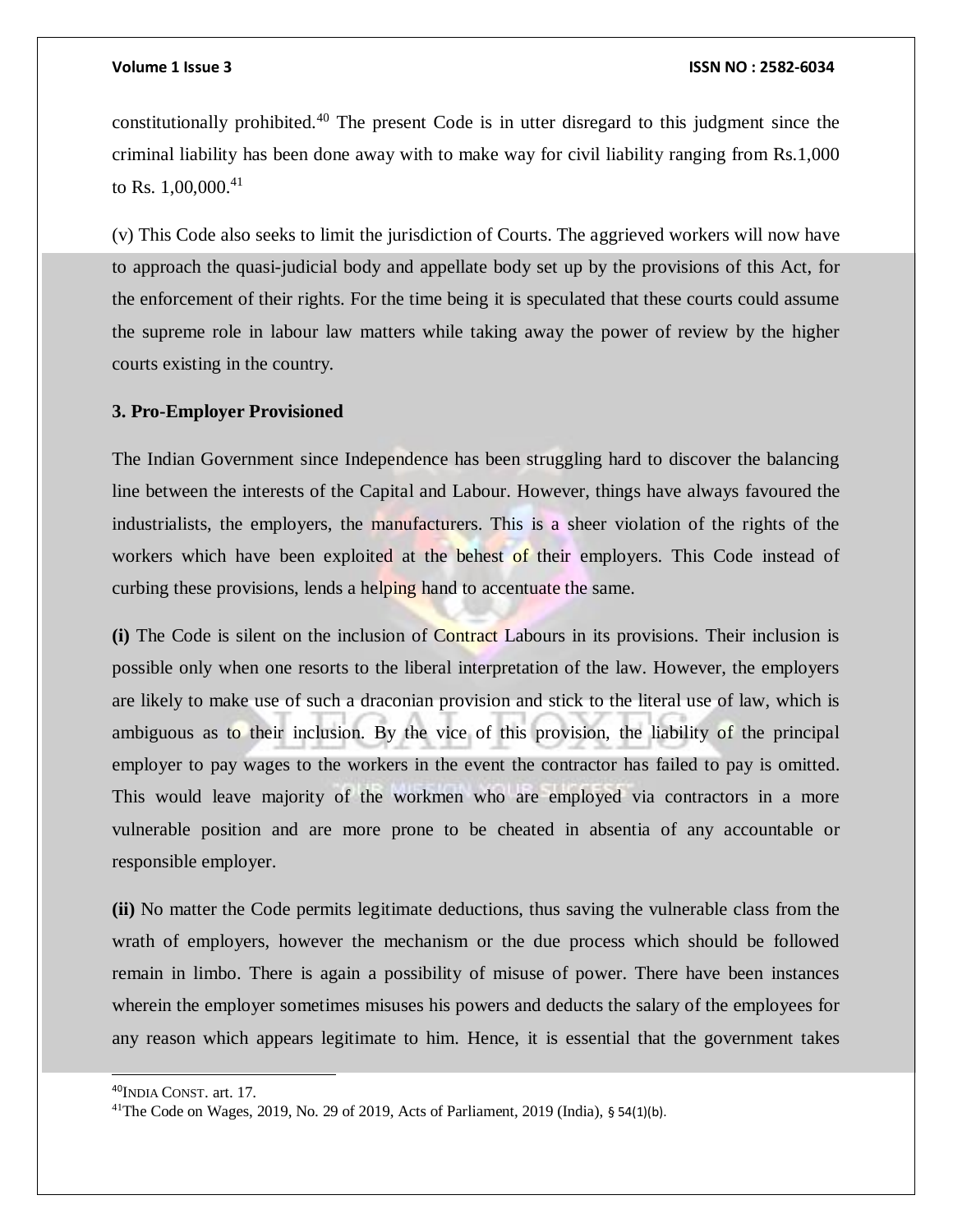### **Volume 1 Issue 3 ISSN NO : 2582-6034**

cognizance of this and states the grounds on the basis of which such a step by the employers be legitimized.

**(iii)** The provisions of the Wage Code Bill, somehow bestow the employer which unleashed power. This is well evident from the provision which states that the employer has the power to deduct eight days wages for one day strike, in the event of ten or more employees acting in concert absent themselves without due notice and without reasonable cause.<sup>42</sup>This means that if by the matter of coincidence, ten or more employees absent themselves on a particular day, they will be liable for illegal strike which would cost them their eight days wages.

Therefore, it is unfortunate to realize that despite an attempt being made to reform the existing condition of labour in our country, we again have met with failure to let the poor laborer get his legitimate rights .However, since such step has been already taken in the form of Wage Code Bill, there is an urgent need to reconsider certain provisions and re-do what appears to be arbitrary on the face of it. India being bestowed with the second largest population in the world, is expected to make the most of its workforce. However, such enactments with draconian provisions leave o stone unturned to convert our socialist economy into a capitalist one.

## **V. CONCLUSION**

Our forefathers always wanted to equally distribute the produce of the economy between the capital and labour. The protection of wages is considered to be one of the means with the help of which it can be assured that the benefits of the industrial growth are being shared by their legitimate owners. Hence, this Code can be devise, which if amended to a certain extent can acknowledge the existing inequalities and make the structure as fair which is in compliance into ILO norms and Supreme Court Judgments.

There is an inherent need to strengthen the collective bargaining of the workers, push up their wages, and provide them the fair share in the economy. The corruption in offices, lack of compliance and enforcement mechanisms needs to be done away with for the realization of this goal. This could only be achieved if one realizes the struggle behind the previous labour legislations and instead of repealing them altogether, one needs to combine the best of every

<sup>42</sup>The Code on Wages, 2019, No. 29 of 2019, Acts of Parliament, 2019 (India), § 20.